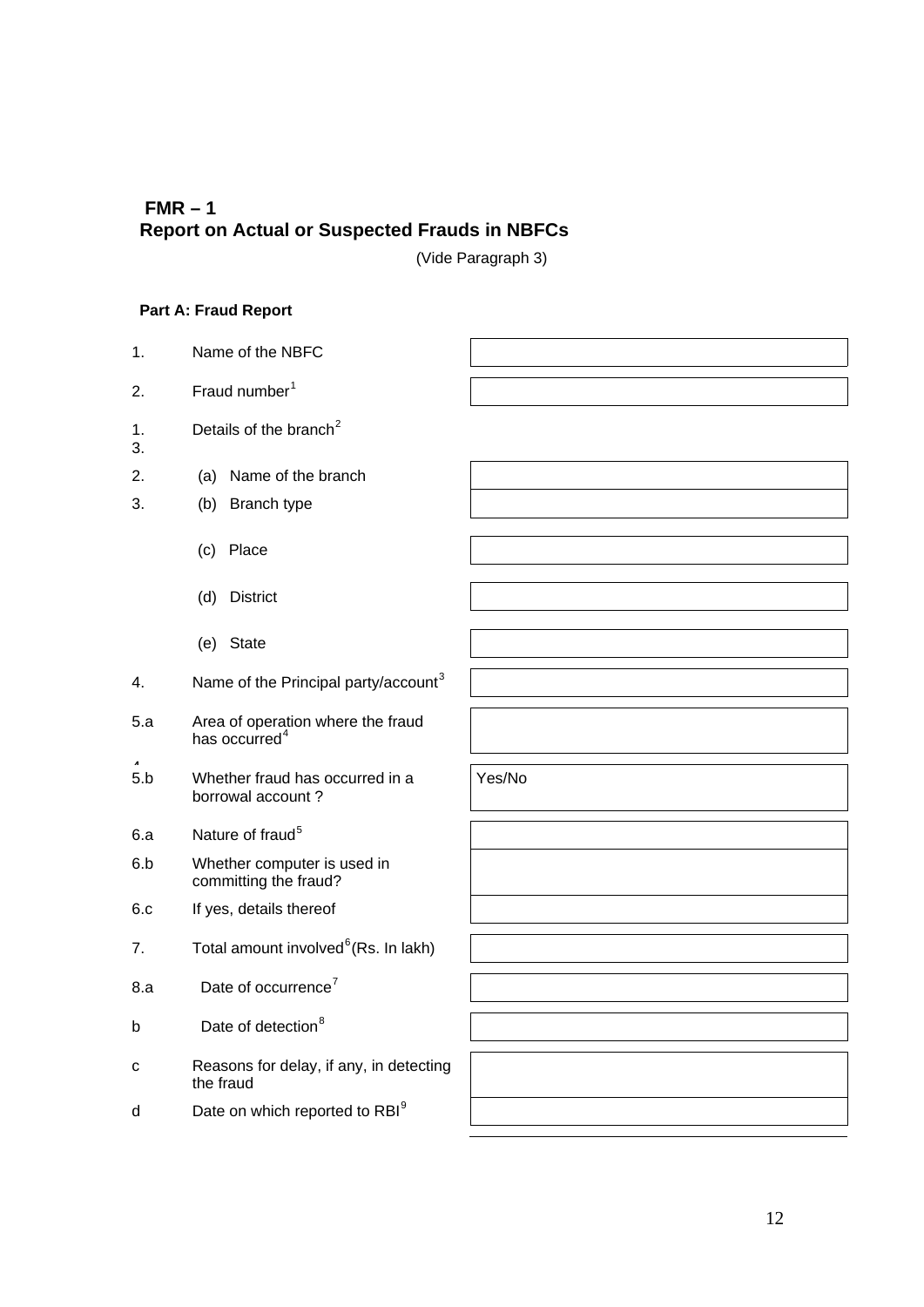- 9.a 5. Brief history
- b 6. modus operandi
- 10. Fraud committed by
- A Staff  $\vert$  Yes/No
- B Customers **Participal Strutter Customers** Pres/No
- C Outsiders **Yes/No**
- 11.a Whether the controlling office (Regional/Zonal) could detect the fraud by a scrutiny of control returns, if any
- b Whether there is need to improve the information system?
- 12.a Whether internal inspection/ audit (including concurrent audit) was conducted at the branch(es) during the period between the date of first occurrence of the fraud and its detection?
- b If yes, why the fraud could not have been detected during such inspection/audit.
- C What action has been taken for nondetection of the fraud during such inspection/audit
- 13. Action taken/proposed to be taken
- a Complaint with Police

i)Whether any complaint has been lodged with the Police?

ii)If yes, name of the Police Station.

Date of reference

Present position of the case

Date of completion of Police investigation

Date of submission of investigation report by Police

Yes/No

Yes/No

Yes/No

Yes/No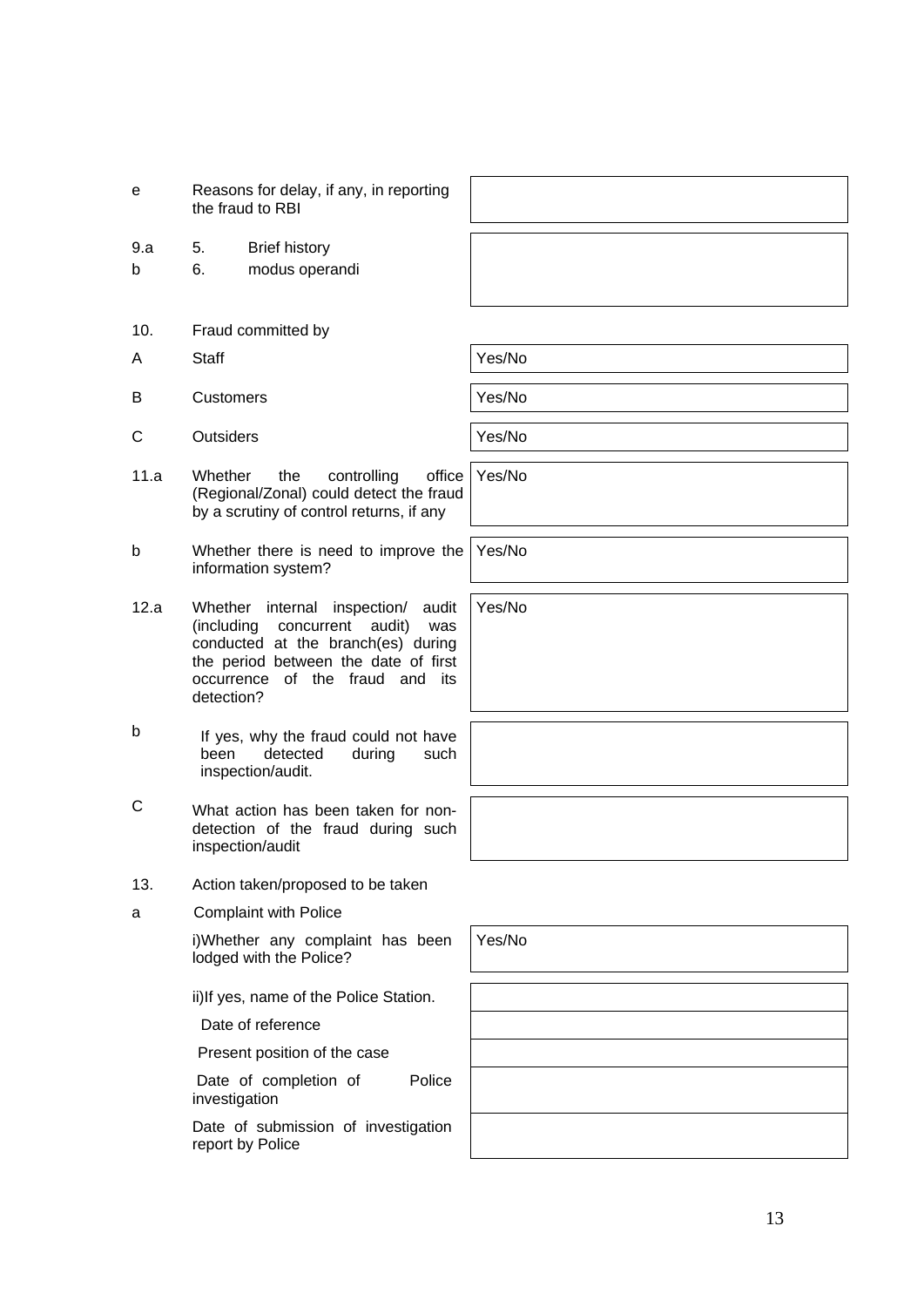iii) If not reported to Police, reasons therefore

b Recovery suit with Court/Others

i) Date of filing

ii) Present position

c Insurance claim

i) Whether any claim has been lodged with an insurance company

ii) If not, reasons therefor

d Details of staff-side action

i) Whether any internal investigation has been/is proposed to be conducted

ii) If yes, date of completion

iii) Whether any departmental enquiry has been/is proposed to be conducted

iv) If yes, give details as per format given below:

v) If not, reasons therefor

**No. Name Desgn. Whether Date of Date of Date of Date of Punishsuspen-issue of commen-comple-issue of ment ded/Dt. of charge cement of tion of suspensi sheet domestic inquiry orders on inquiry final awarded Details of prosecution/ conviction/ acquittal, etc.**

| e   | Steps taken/proposed to be taken to<br>avoid such incidents  |  |
|-----|--------------------------------------------------------------|--|
| 14. | Total amount recovered<br>(a)                                |  |
|     | i)<br>recovered<br>Amount<br>from<br>party/parties concerned |  |
|     | ii) From insurance                                           |  |
|     | iii) From other sources                                      |  |
|     | Extent of loss to the NBFC<br>(b)                            |  |
|     |                                                              |  |

Yes/No

Yes/No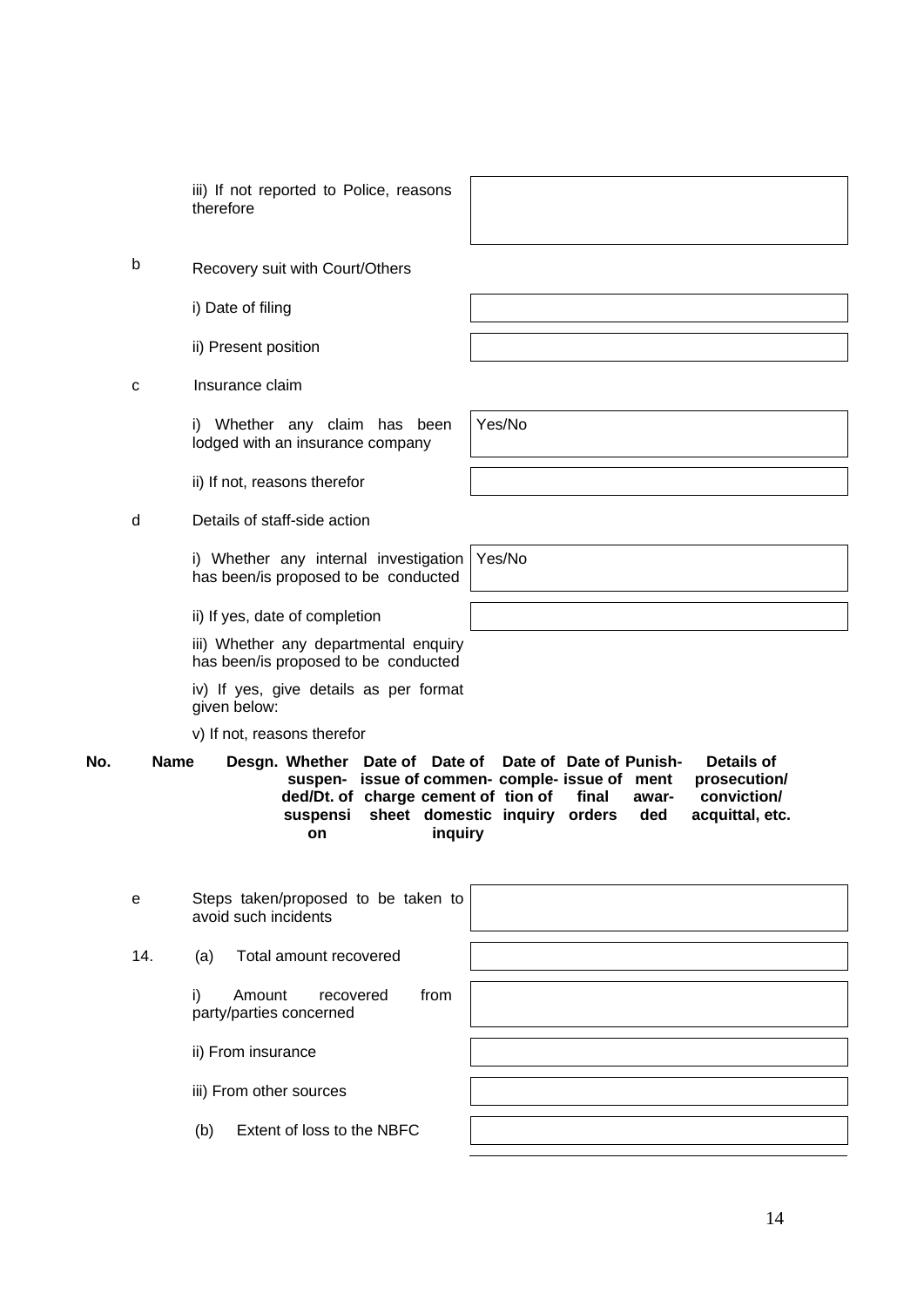- (c) Provision held
- (d) Amount written off
- 15. Suggestions for consideration of RBI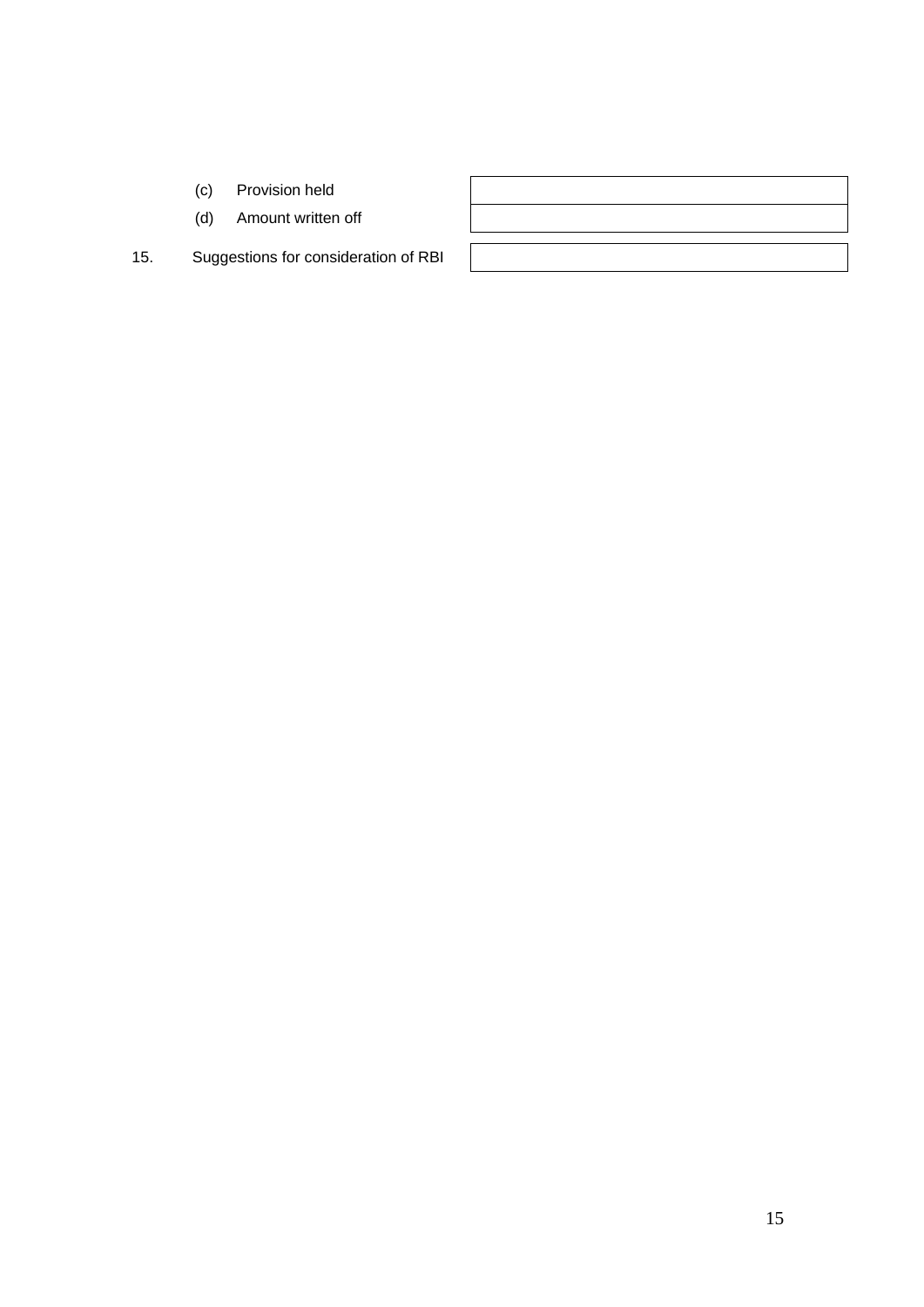### **Part B: Additional Information on Frauds in Borrowal Accounts**

(a) (This part is required to be completed in respect of frauds in all borrowal accounts involving an amount of Rs. 5 lakh and above)

| Sr. No. | Type of<br>party | Name of party/account | <b>Party Address</b> |
|---------|------------------|-----------------------|----------------------|
|         |                  |                       |                      |
|         |                  |                       |                      |

# **Borrowal accounts details:**

| Party<br>Sr.<br>No. | Name of<br>party/ac<br>count | <b>Borrowal</b><br>account<br>Sr. No. | Nature of<br><b>Account</b> | Date of<br><b>Sanction</b> | <b>Sanctioned</b><br>limit | <b>Balance</b><br>outstanding |
|---------------------|------------------------------|---------------------------------------|-----------------------------|----------------------------|----------------------------|-------------------------------|
|                     |                              |                                       |                             |                            |                            |                               |
|                     |                              |                                       |                             |                            |                            |                               |

#### **Borrowal account Director/proprietor details:**

| Name of<br>party/account | Sr.No. | Name of<br><b>Director/Proprietor</b> | <b>Address</b> |
|--------------------------|--------|---------------------------------------|----------------|
|                          |        |                                       |                |
|                          |        |                                       |                |

#### **Associate Concerns:**

| Name of<br>party/account | Sr. No.<br>Associate<br><b>Concern</b> | <b>Name of Associate</b><br>∣ Concern | <b>Address</b> |
|--------------------------|----------------------------------------|---------------------------------------|----------------|
|                          |                                        |                                       |                |
|                          |                                        |                                       |                |

#### **Associate Concern Director/proprietor details:**

| Name of<br><b>Associate</b><br>Concern | Sr. No. | <b>Name of Director</b> | <b>Address</b> |
|----------------------------------------|---------|-------------------------|----------------|
|                                        |         |                         |                |
|                                        |         |                         |                |
| (b)                                    |         |                         |                |